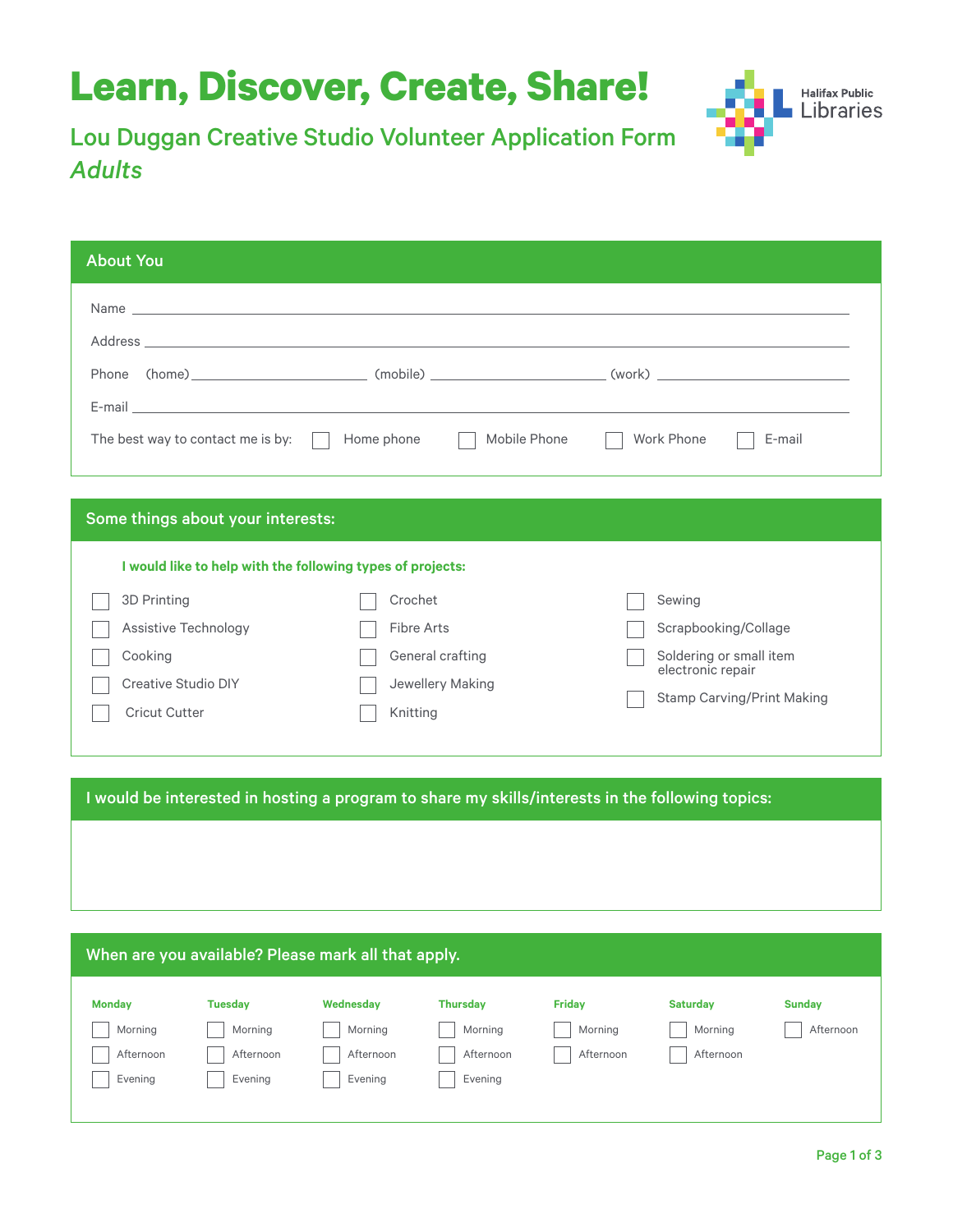# **Learn, Discover, Create, Share!**



Lou Duggan Creative Studio Volunteer Application Form *Adults*

#### Some things about you

| Do you have Food Safety certification?<br>Yes<br>No |
|-----------------------------------------------------|
| Do you have any first aid training?<br>Yes<br>No    |
| Do you have any food allergies?                     |
| I would be interested in working with:              |
| Children<br>Adult<br>Teen<br>Seniors<br>All ages    |
|                                                     |
|                                                     |
|                                                     |

Tell us about your training, skills, and experience as related to your areas of interest noted above.

What are your goals and expectations for this volunteer experience?